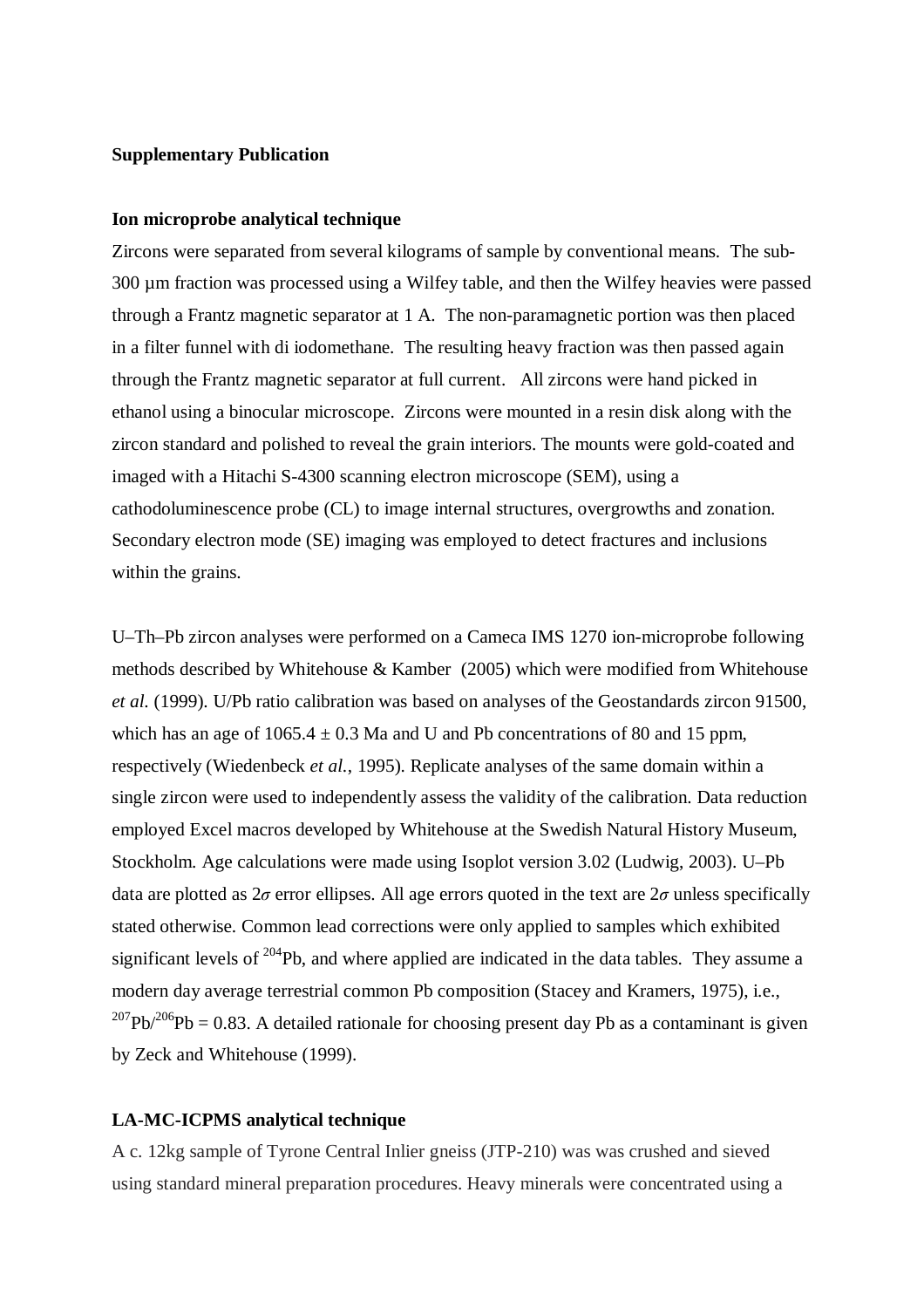Wilfley table prior to settling through tetrabromoethane for separation of the heavy mineral concentrate, which was subsequently washed in acetone and dried. Zircons were separated initially by paramagnetic behaviour using a Franz isodynamic separator and then hand-picked from the non-magnetic and least magnetic fractions. The zircon separates were mounted in an araldite resin block and polished prior to laser ablation.

U-Pb zircon analyses were determined by laser ablation multicollector inductively coupled plasma mass spectrometry (LA-MC-ICPMS) at the NERC Isotope Geosciences Laboratory using procedures outlined by Horstwood *et al*. (2003). This included a correction for common-Pb based on the measurement of  $^{204}$ Pb, using an electron multiplier. Analyses used a Nu-Plasma MC-ICPMS system coupled to a New Wave Research solid-state Nd:YAG laser ablation system (UP193SS). A spot size of either 15 or 25 µm was used, depending on zircon size. Dwell time was 60 seconds, the first 15 seconds of which was not used to avoid any elevated common Pb from surface contamination. Pit depth for the acquisition period was approximately 10-12  $\mu$ m. A <sup>205</sup>Tl<sup>235</sup>U solution was simultaneously aspirated during analysis, using a Cetac Technologies Aridus desolvating nebulizer, to correct for instrumental mass bias and plasma induced inter-element fractionation. Data were reduced and errors propagated using an in-house spreadsheet calculation package, with ages determined using the Isoplot 3 macro of Ludwig (2003). Between five and ten analyses of the zircon standard 91500 were preformed every hour and used to normalise data. Zircon standards GJ-1 and Mud Tank were run as unknown samples at the start and end of the analytical session to assess overall accuracy and precision. All dates quoted, unless otherwise stated, are  $207Pb/206Pb$  ages. Only data less than 10% discordant are used. Where there was more than one analysis per grain, the mean  $^{207}Pb^{206}Pb$  age and error was employed.

# **Sm-Nd analyses**

Analyses were performed on a semi-automated single collector VG Micromass 30 mass spectrometer at the Department of Geology, University College Dublin.  $^{143}$ Nd/ $^{144}$ Nd ratios, Sm and Nd concentrations were determined using a mixed  $^{147}$ Sm- $^{150}$ Nd spike.  $^{143}$ Nd/ $^{144}$ Nd ratios are normalized to  $^{146}Nd^{144}Nd = 0.7219$ .  $^{143}Nd^{144}Nd$  errors are within-run precision and reproducibility is approximately  $\pm$  0.00002, while reproducibility of <sup>147</sup>Sm<sup>/144</sup>Nd ratios is typically 0.1%. These analytical errors correspond to typical uncertainties in  $T_{DM}$  ages of about 40 Ma.  $T_{DM}$  ages were calculated using the depleted mantle curve of DePaolo (1981).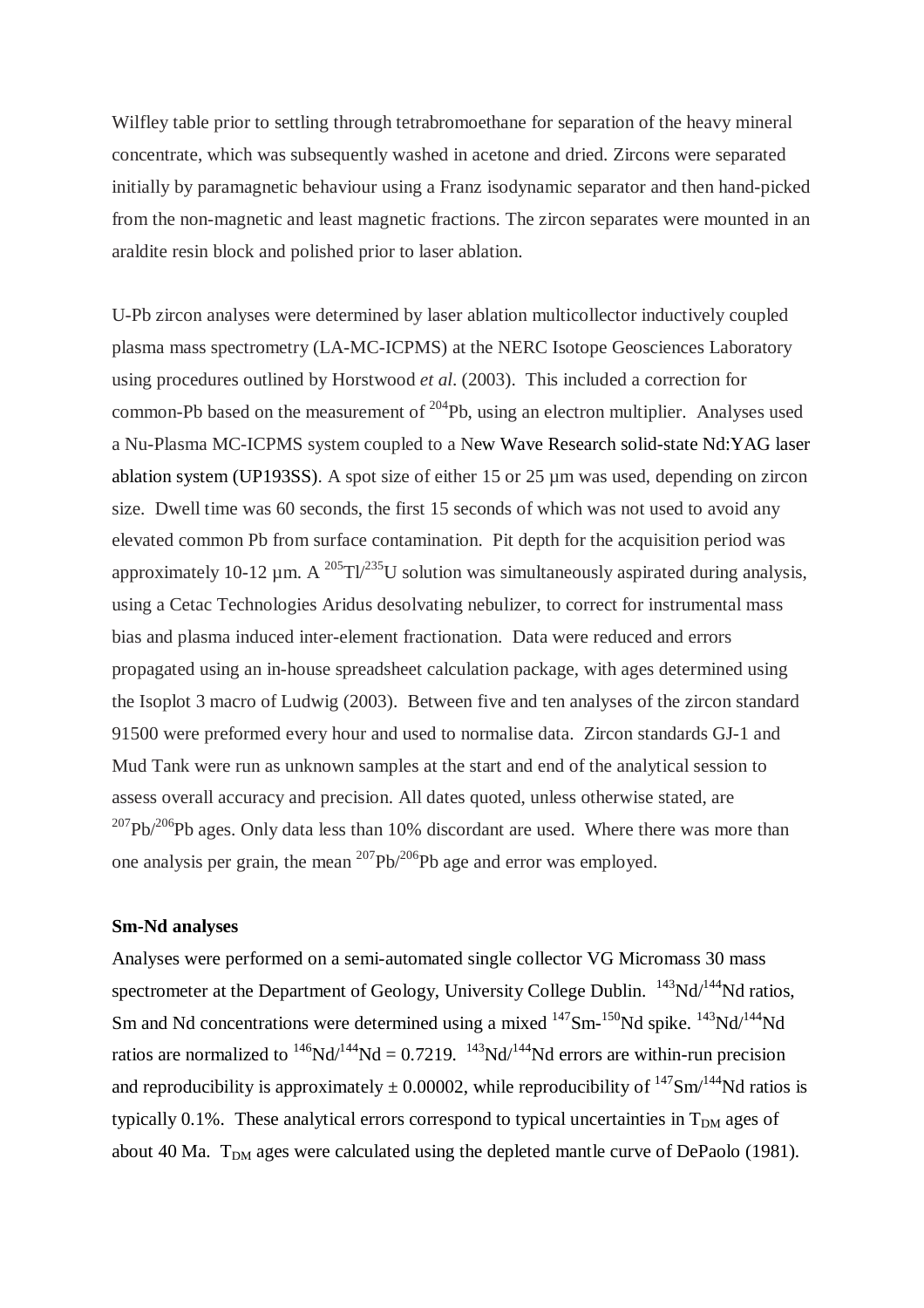### **Rb-Sr dating**

For Rb-Sr analyses, standard ion exchange methods were used for chemical separation of elements. Samples were loaded on tantalum filaments and were analyzed on a semiautomated single collector VG Micromass 30 mass spectrometer at the Department of Geology, University College Dublin. During the course of analysis, NBS SRM 987 gave  $87\text{Sr}^{86}\text{Sr}$  ratios of 0.71027 $\pm$ 5 (n=8, 2 $\sigma$ ) and NBS SRM 607 yielded  $87\text{Rb}^{86}\text{Sr}$  ratios of 8.005 $\pm$ 13 (n=7, 2 $\sigma$ ). Sr blanks averaged 1.5 ng and are not significant. 2 $\sigma$  analytical uncertainties of 1.5% for <sup>87</sup>Rb/<sup>86</sup>Sr and tabulated values (Table 1) for  ${}^{87}Sr$ <sup>86</sup>Sr ratios were used in age calculations which employed a value of  $0.0142$  Ga<sup> $-1$ </sup> for the <sup>87</sup>Rb decay constant (Steiger and Jäger, 1977).

## **Ar-Ar dating**

The muscovite and biotite grains selected for  ${}^{40}Ar-{}^{39}Ar$  geochronology were irradiated together with the FCT sanidine standard (28.02 Ma; Renne *et al.,* 1998), for 70 hours in the 1MW, Cd-lined CLICIT facility at the University of Oregon. J values were calculated with a precision of 0.05%. The biotites and monitors were analysed at the  ${}^{40}Ar-{}^{39}Ar$  geochronology laboratory at the University of Lund. The lab consists of a Micromass 5400 mass spectrometer with a Faraday detector and an electron multiplier, a metal extraction line, containing two SAES C50-ST101 Zr–Al getters and a cold finger cooled to c. -155 ºC by a Polycold P100 cryogenic refrigeration unit. Single grains of biotite were step-heated using a defocused  $50W CO<sub>2</sub>$  laser rastered over the samples to provide even-heating of the grain. Samples were measured on the electron multiplier and time zero regressions were fitted to data collected from 10 scans over the mass range of 40–36. Peak heights and backgrounds were corrected for mass discrimination, isotopic decay and interfering nucleogenic Ca-, K-, and Cl-derived isotopes. <sup>40</sup>Ar blanks were calculated before every new sample and after every three unknown steps. <sup>40</sup>Ar blanks were between 4.0 and 2 x  $10^{-16}$  moles. Blank values for masses 39–36 were all less than 7 x  $10^{-18}$  moles. Blank values were subtracted for all incremental steps from the sample signal. Age plateaus were determined using the criteria of Dalrymple & Lanphere (1971), which specify the presence of at least three contiguous incremental heating steps with statistically indistinguishable ages that constitute >50% of the total <sup>39</sup>Ar released during the experiment.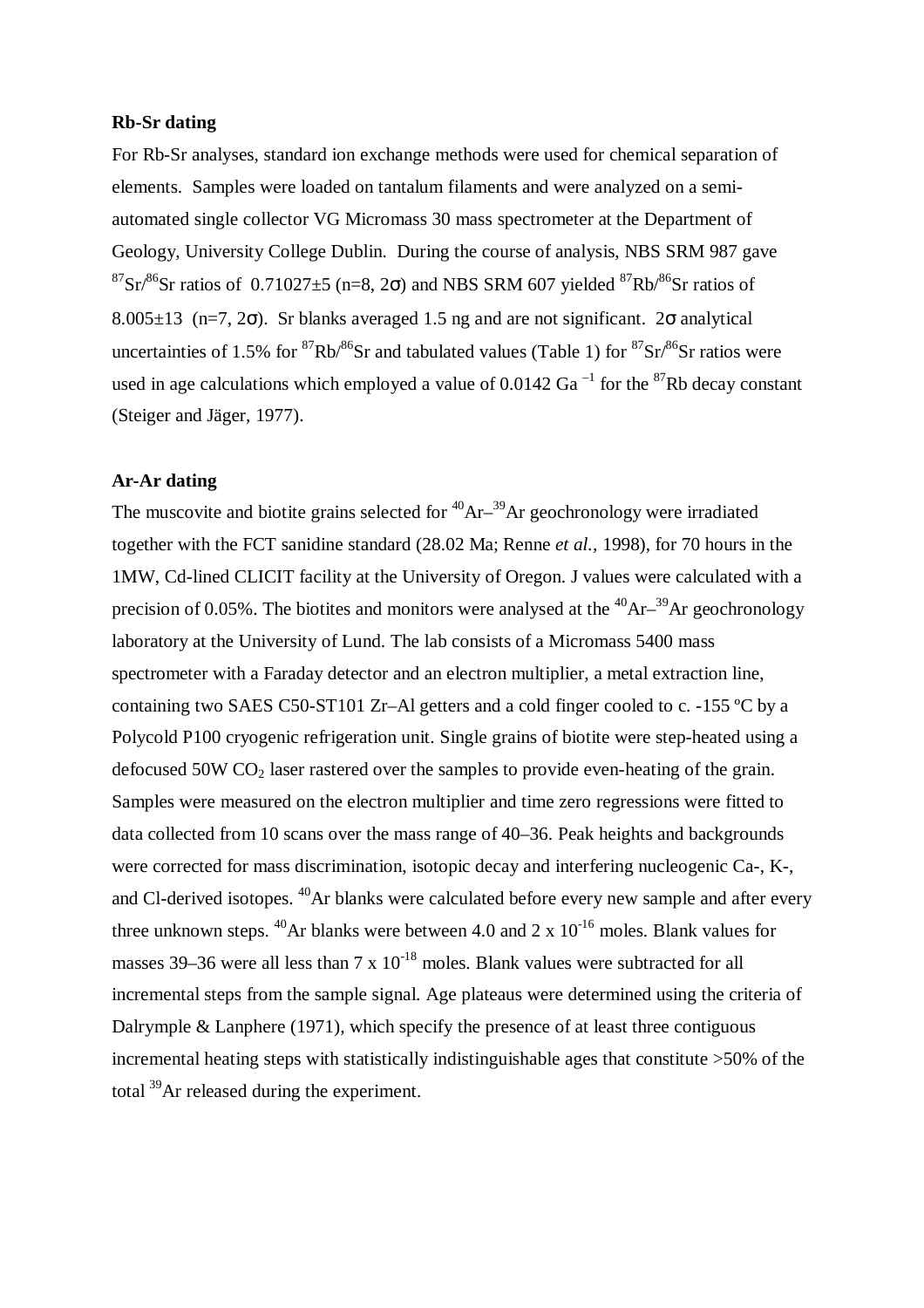#### **Electron microprobe analyses**

Quantitative microprobe analyses were carried out at the Institute of Mineralogy and Geochemistry at the University of Lausanne, using a Jeol 8200 superprobe with an accelerating voltage of 15 kV, a beam current of 15 nA for feldspars and hydrous phases and a beam current of 20 nA for garnet. A spot size as low as 1 micron was used for anhydrous phases such as garnet, while for feldspars and anhydrous phases such as amphiboles and micas, a beam size of up to 10 microns was used to prevent the loss of volatile elements such as Na and K Data reduction was carried out using ZAF corrections. A set of natural standards was used for calibration.

## **References**

- DALRYMPLE, G. B. & LANPHERE, M. A. 1971.  $^{40}Ar^{39}Ar$  technique of K/Ar dating: a comparison with the conventional techniques. *Earth and Planetary Science Letters* **12**, 300.
- DEPAOLO, D. J. 1981. Neodymium isotopes in the Colorado Front Range and crust-mantle evolution in the Proterozoic. *Nature* **291**, 193-196.
- HORSTWOOD, M. S. A., FOSTER, G. L., PARRISH, R. R., NOBLE, S. R. & NOWELL, G. M. 2003. Common-Pb corrected in situ U–Pb accessory mineral geochronology by LA-MC-ICP-MS. *Journal of Analytical Atomic Spectroscopy* **18**, 837-846.
- LUDWIG, K. R. 2003. User's manual for Isoplot 3.00: a geochronological toolkit for Microsoft Excel. *Berkeley Geochronology Center Special Publication* **4**, 1–70.
- RENNE, P. R., SWISHER, C. C., DEINO, A. L., KARNER, D. B., OWENS, T. L. & DEPAOLO, D. J. 1998. Intercalibration of standards, absolute ages and uncertainties in 40Ar39Ar dating. *Chemical Geology* **145**, 117-152.
- STACEY, J. S. & KRAMERS, J. D. 1975. Approximation of terrestrial lead isotope evolution by a two-stage model. *Earth and Planetary Science Letters* **26**, 207-221.
- WHITEHOUSE, M. J. & KAMBER, B. S. 2005. Assigning dates to thin gneissic veins in highgrade metamorphic terranes: A cautionary tale from Akilia, southwest Greenland. *Journal of Petrology* **46**, 291-318.
- WHITEHOUSE, M. J., KAMBER, B. S. & MOORBATH, S. 1999. Age significance of U-Th-Pb zircon data from early Archaean rocks of west Greenland-a reassessment based on combined ion-microprobe and imaging studies. *Chemical Geology* **160**, 201-224.
- WIEDENBECK, M., ALLE, P., CORFU, F., GRIFFIN, W. L., MEIER, M., OBERLI, F., VON QUADT, A., RODDICK, J. C. & SPIEGEL, W. 1995. Three natural zircon standards for U-Th-Pb,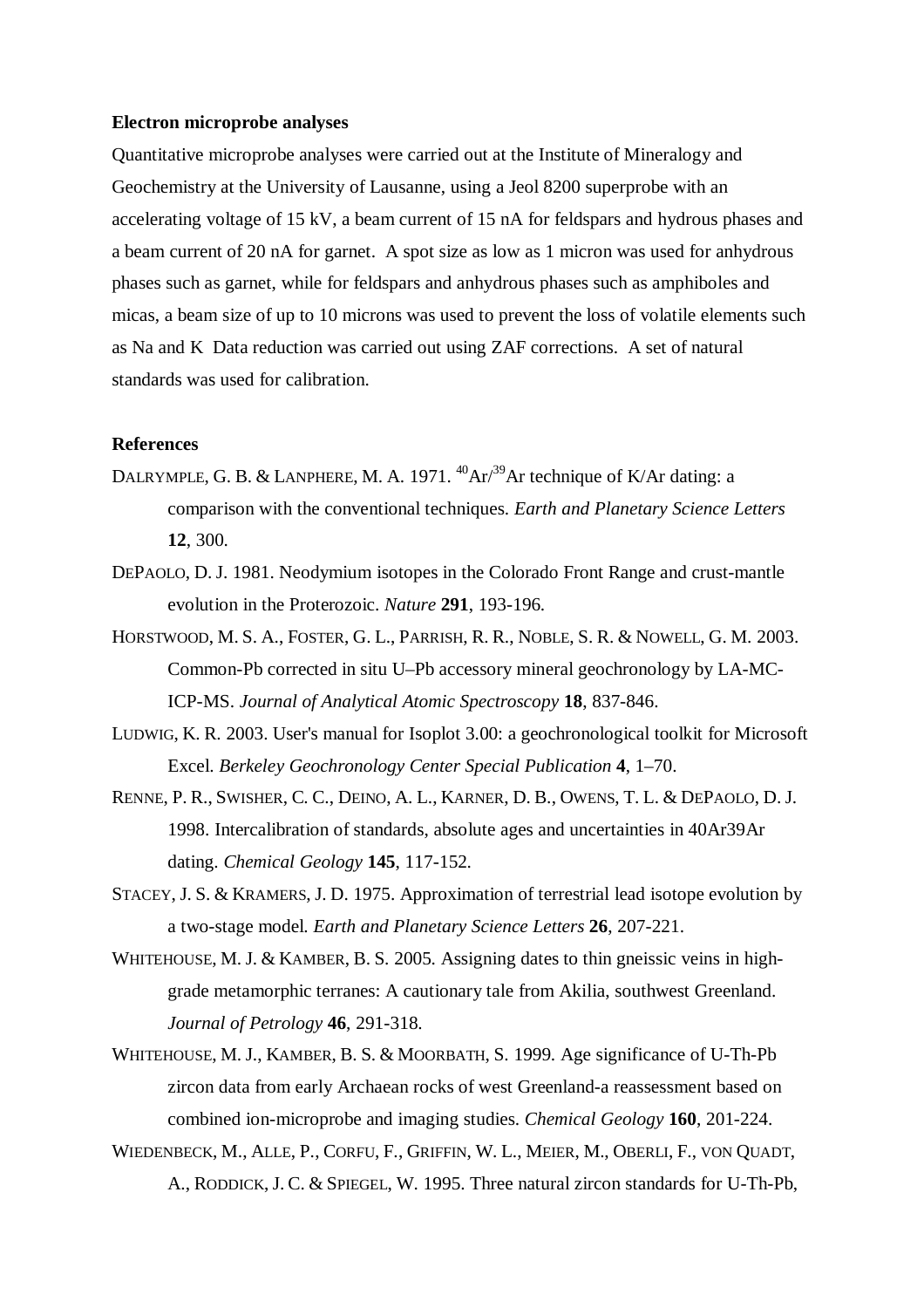Lu-Hf, trace element and REE analyses. *Geostandards Newsletter* **19**, 1-23.

ZECK, H. P. & WHITEHOUSE, M. J. 1999. Hercynian, Pan-African, Proterozoic and Archean ion-microprobe zircon ages for a Betic-Rif core complex, Alpine belt, W Mediterranean-consequences for its P-T-t path. *Contributions to Mineralogy and Petrology* **134**, 134-149.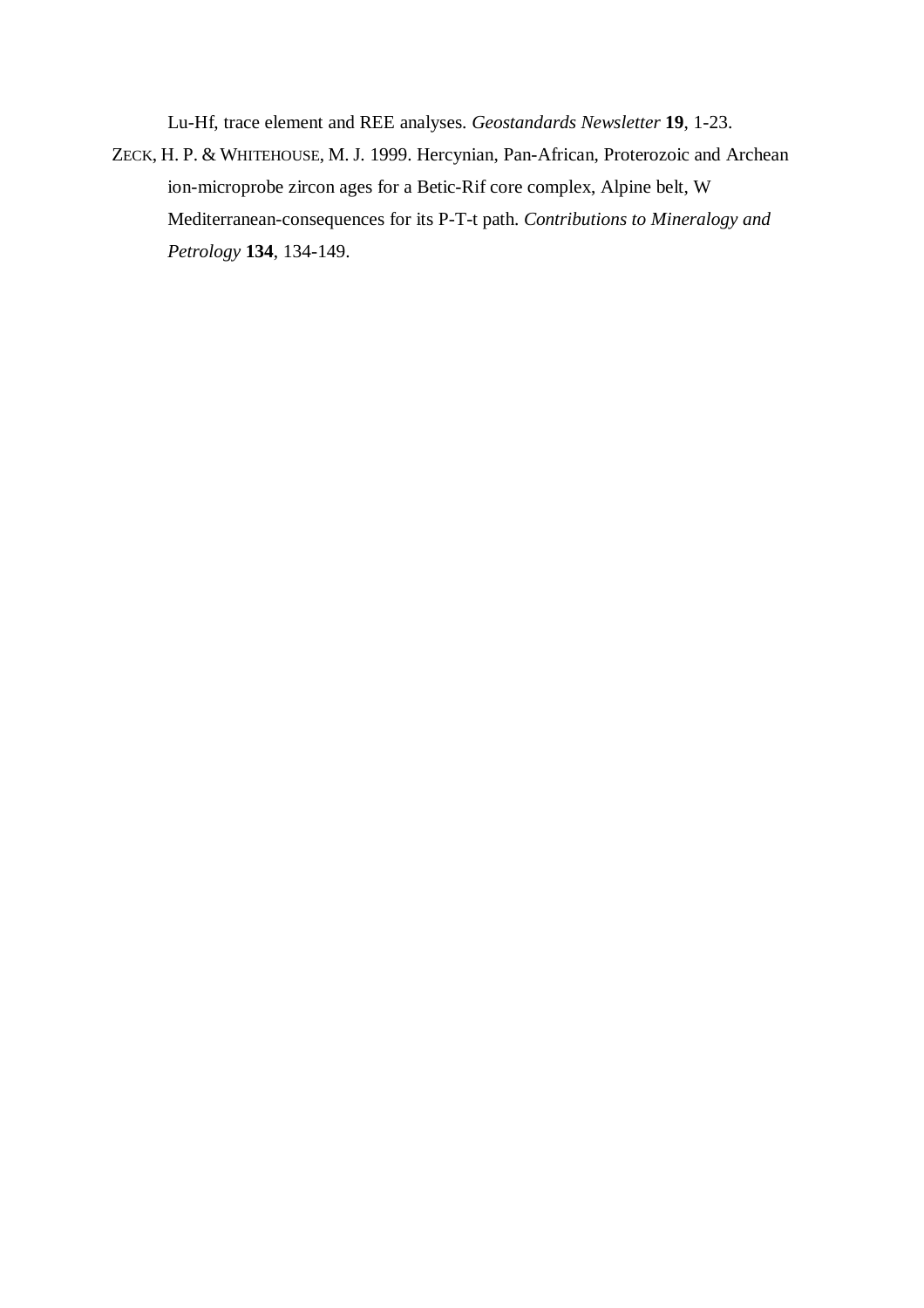| Sample                         | TCI-8 b49   | TCI-8 m39     | TCI-8 f152                | TCI-8 g638                | TCI-8 g651 |
|--------------------------------|-------------|---------------|---------------------------|---------------------------|------------|
| Position                       | biotite rim | muscovite rim | plagioclase rim           | garnet core               | garnet rim |
| SiO <sub>2</sub>               | 35.60       | 46.85         | 61.48                     | 37.05                     | 36.86      |
| TiO <sub>2</sub>               | 2.16        | 0.07          | 0.00                      | 0.12                      | 0.04       |
| $Al_2O_3$                      | 19.12       | 33.96         | 24.10                     | 20.38                     | 20.10      |
| Cr <sub>2</sub> O <sub>3</sub> | 0.00        | 0.00          | 0.00                      | 0.00                      | 0.00       |
| FeO                            | 20.21       | 3.17          | 0.05                      | 32.00                     | 26.66      |
| MgO                            | 8.68        | 0.61          | 0.00                      | 3.30                      | 2.62       |
| MnO                            | 0.48        | 0.02          | 0.00                      | 2.86                      | 11.19      |
| CaO                            | 0.02        | 0.01          | 5.62                      | 3.88                      | 1.83       |
| Na <sub>2</sub> O              | 0.06        | 0.66          | 8.59                      | 0.00                      | 0.00       |
| $K_2O$                         | 10.02       | 11.07         | 0.10                      | 0.00                      | 0.00       |
| Total                          | 96.35       | 96.42         | 99.94                     | 99.59                     | 99.30      |
|                                |             |               |                           |                           |            |
| Si                             | 2.701       | 3.121         | 2.775                     | 2.993                     | 3.010      |
| Al                             | 0.123       | 0.004         | 1.224                     | 1.940                     | 1.935      |
| Ti                             | 1.710       | 2.666         | 0.000                     | 0.008                     | 0.002      |
| Cr                             | 0.000       | 0.000         | 0.000                     | 0.000                     | 0.000      |
| $\mathrm{Fe}^{2+}$             | 1.282       | 0.177         | 0.000                     | 2.162                     | 1.821      |
| Mg                             | 0.982       | 0.061         | 0.000                     | 0.397                     | 0.319      |
| Mn                             | 0.031       | 0.001         | 0.000                     | 0.196                     | 0.774      |
| Ca                             | 0.002       | 0.001         | 0.228                     | 0.000                     | 0.000      |
| Na                             | 0.009       | 0.085         | 0.760                     | 0.336                     | 0.160      |
| K                              | 0.970       | 0.941         | 0.009                     | 0.004                     | 0.001      |
| $X_{Fe}2+$                     | 0.567       | 0.743         |                           | 0.845                     | 0.851      |
|                                |             |               | 0.763<br>$X_{\text{alb}}$ | 0.700<br>$X_{\text{alm}}$ | 0.592      |
|                                |             |               | $X_{an}$<br>0.228         | 0.109<br>$X_{\rm{grs}}$   | 0.052      |
|                                |             |               | 0.009<br>$X_{Kfs}$        | 0.128<br>$X_{prp}$        | 0.104      |
|                                |             |               |                           | 0.063<br>$X_{\rm sps}$    | 0.252      |

Table 1. Representative mineral analyses in oxide wt %

\* Total Fe as FeO. Structural formulae normalized to 12 oxygens for garnet, 11 oxygens for biotite and muscovite, and 8 for plagioclase.



TCI-8 garnet zoning profile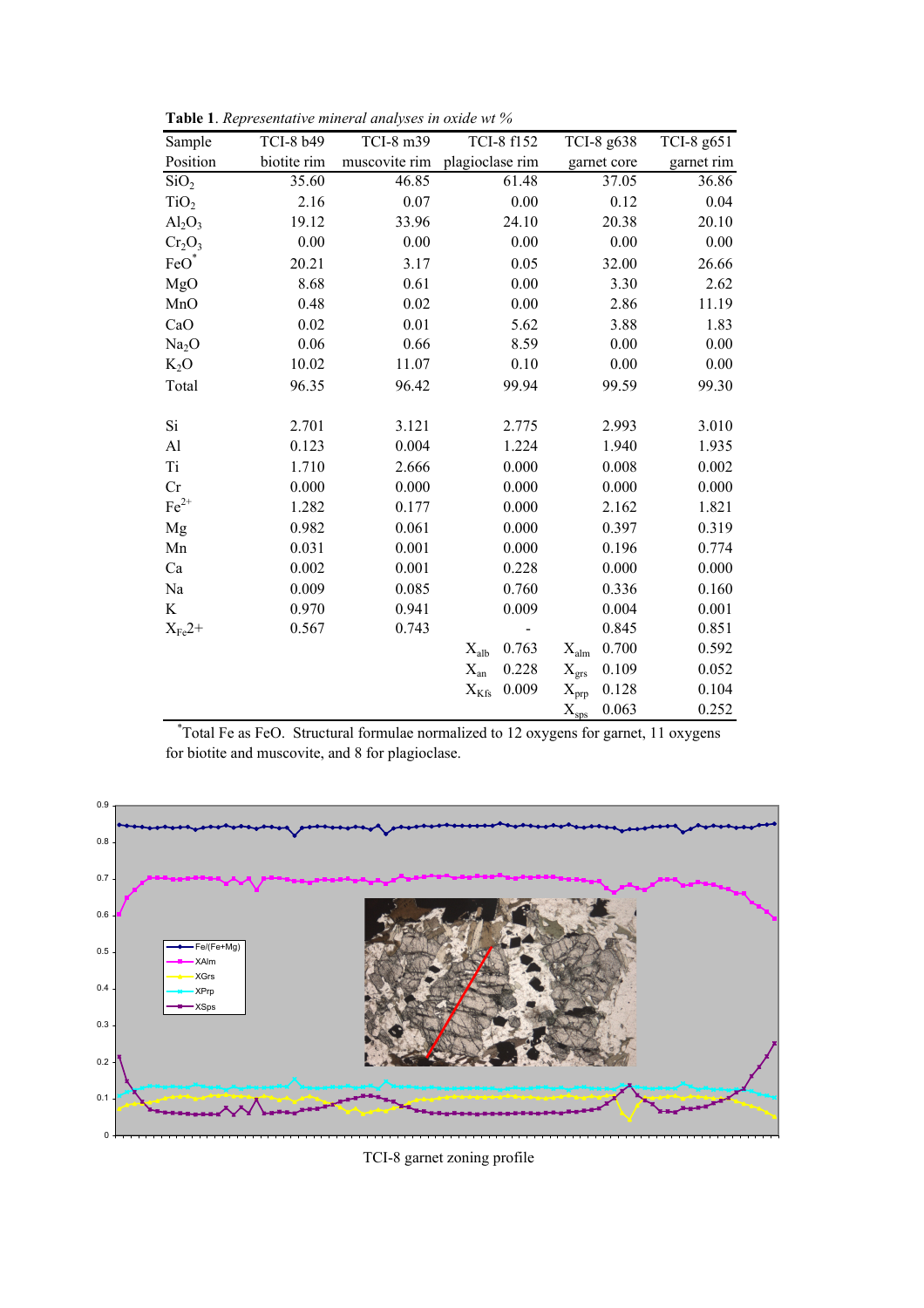| <b>Table 2.</b> THENMOUALU | <i>uverage r-1 results</i>            |
|----------------------------|---------------------------------------|
| Phase                      | TCI-8                                 |
| Garnet                     |                                       |
| pу                         | 0.00150                               |
| gr                         | 0.00017                               |
| alm                        | 0.18000                               |
| spss                       | 0.01500                               |
| Muscovite                  |                                       |
| mu                         | 0.71000                               |
| pa                         | 0.01900                               |
| fcel                       | 0.05600                               |
| pa                         | 0.44500                               |
| <b>Biotite</b>             |                                       |
| phl                        | 0.03600                               |
| ann                        | 0.06400                               |
| east                       | 0.03600                               |
| Plagioclase                |                                       |
| ab                         | 0.39000                               |
| an                         | 0.73000                               |
| Other                      | quartz, sillimanite, H <sub>2</sub> 0 |
| Results                    |                                       |
| $a\,\mathrm{H}_20$         | 1.0                                   |
| $T (^{\circ}C)$            | 670                                   |
| s.d. (T)                   | 113                                   |
| P (kbar)                   | 6.8                                   |
| s.d. (P)                   | 1.7                                   |
| Correlation                | 0.73                                  |
| Fit                        | 1.54                                  |
| No. of reactions           | $\overline{4}$                        |
| Eliminated                 | mu, fcel, pa                          |

**Table 2**. *THERMOCALC \* average P-T results*

 \*Average P-T data calculated with THERMOCALC V3.26 using the November 22, 2003 version of the thermodynamic dataset (Holland & Powell, 1998). Activities calculated using the program AX.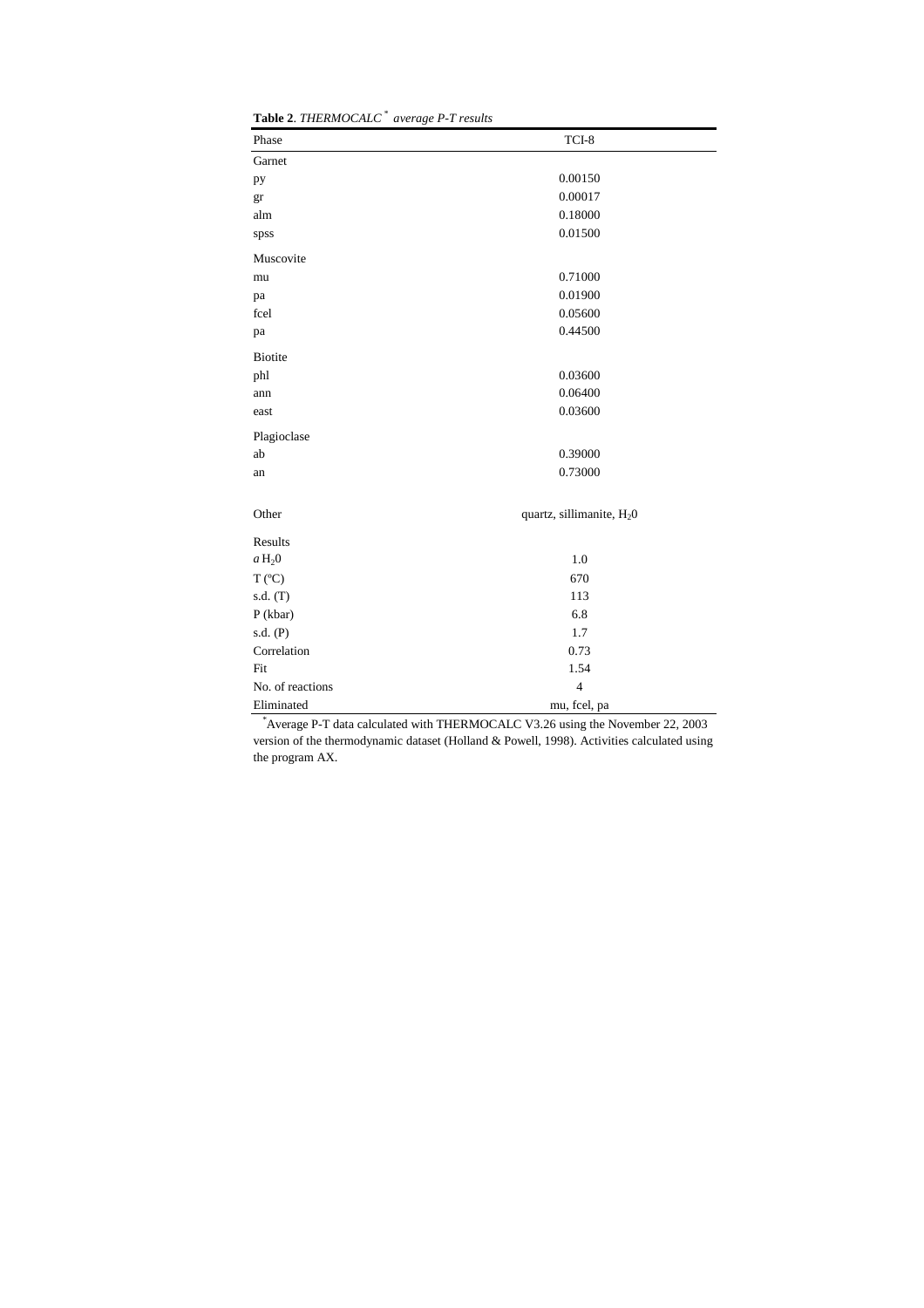| Zircon ID      | $\sqrt[207]{Pb}^{206}Pb$ | $2\sigma$ % | $\frac{207}{Pb}$ /235U | $2\sigma$ % | $^{206}Pb/^{238}U$ | $2\sigma$ % | ρ     |                     |           | Age $(Ma)$         |           |                    |           | $\%$        |
|----------------|--------------------------|-------------|------------------------|-------------|--------------------|-------------|-------|---------------------|-----------|--------------------|-----------|--------------------|-----------|-------------|
|                |                          |             |                        |             |                    |             |       | $^{207}Pb/^{206}Pb$ | $2\sigma$ | $^{206}Pb/^{238}U$ | $2\sigma$ | $^{207}Pb/^{235}U$ | $2\sigma$ | discordance |
| $Z1_1$         | 0.07335                  | 2.82        | 1.75232                | 3.57        | 0.17326            | 2.18        | 0.611 | 1023.7              | 57.1      | 1030.0             | 24.3      | 1028.0             | 61.6      | $-0.6$      |
| $Z1_2$         | 0.07448                  | 0.94        | 1.81729                | 2.14        | 0.17695            | 1.93        | 0.899 | 1054.6              | 18.9      | 1050.3             | 21.9      | 1051.7             | 38.8      | 0.4         |
| $Z1_3_S$       | 0.07454                  | 0.55        | 1.79087                | 2.39        | 0.17424            | 2.33        | 0.973 | 1056.2              | $11.1\,$  | 1035.4             | 26.1      | 1042.1             | 42.6      | $2.0\,$     |
| $Z1_4$         | 0.07370                  | 1.90        | 1.80887                | 2.87        | 0.17802            | 2.16        | 0.751 | 1033.1              | 38.3      | 1056.1             | 24.7      | 1048.7             | 51.4      | $-2.2$      |
| $Z1_{-}5$      | 0.07459                  | 0.79        | 1.80844                | 2.06        | 0.17585            | 1.90        | 0.923 | 1057.4              | 15.9      | 1044.3             | 21.5      | 1048.5             | 37.1      | $1.2\,$     |
| $Z2_1$         | 0.09245                  | 0.80        | 3.13257                | 2.02        | 0.24576            | 1.85        | 0.917 | 1476.6              | 15.3      | 1416.6             | 29.2      | 1440.7             | 62.2      | 4.1         |
| $Z2_2$         | 0.09330                  | 0.84        | 3.25793                | 2.11        | 0.25326            | 1.93        | 0.917 | 1493.9              | 15.9      | 1455.3             | 31.4      | 1471.1             | 67.4      | 2.6         |
| $Z2_3$         | 0.09286                  | 0.75        | 3.30290                | 2.22        | 0.25797            | 2.09        | 0.941 | 1485.0              | 14.3      | 1479.4             | 34.7      | 1481.7             | 71.9      | 0.4         |
| $Z2_4$         | 0.09271                  | 0.64        | 3.31404                | 2.32        | 0.25925            | 2.23        | 0.961 | 1482.0              | 12.1      | 1486.0             | 37.2      | 1484.4             | 75.2      | $-0.3$      |
| $Z2_{-}5$      | 0.09224                  | 0.75        | 3.22662                | 2.11        | 0.25371            | 1.97        | 0.935 | 1472.3              | 14.2      | 1457.6             | 32.1      | 1463.6             | 66.8      | $1.0\,$     |
| $Z3_1$         | 0.07449                  | 1.18        | 1.87311                | 2.78        | 0.18237            | 2.51        | 0.904 | 1054.8              | 23.9      | 1079.9             | 29.4      | 1071.6             | 51.5      | $-2.4$      |
| $Z3_2$         | 0.07464                  | 1.51        | 1.86421                | 2.87        | 0.18113            | 2.44        | 0.851 | 1058.9              | 30.3      | 1073.2             | 28.4      | 1068.5             | 52.9      | $-1.3$      |
| $Z3_3$         | 0.07458                  | 1.61        | 1.89179                | 3.04        | 0.18397            | 2.58        | 0.848 | 1057.2              | 32.5      | 1088.6             | 30.5      | 1078.2             | 56.8      | $-3.0$      |
| $Z3_4$         | 0.07431                  | 1.25        | 1.83711                | 2.68        | 0.17931            | 2.37        | 0.884 | 1049.8              | 25.3      | 1063.2             | 27.4      | 1058.8             | 48.9      | $-1.3$      |
| $Z4_1$         | 0.07845                  | 0.98        | 2.10867                | 2.61        | 0.19496            | 2.42        | 0.928 | 1158.2              | 19.3      | 1148.2             | 30.4      | 1151.6             | 54.4      | 0.9         |
| $Z4_3$         | 0.07902                  | 2.15        | 2.08587                | 3.10        | 0.19145            | 2.23        | 0.719 | 1172.6              | 42.6      | 1129.2             | 27.4      | 1144.2             | 63.6      | 3.7         |
| ${\rm Z}5$     | 0.18443                  | 0.50        | 13.06740               | 2.15        | 0.51388            | 2.09        | 0.972 | 2693.1              | 8.3       | 2673.2             | 69.0      | 2684.5             | 251.7     | 0.7         |
| Z <sub>6</sub> | 0.09118                  | 0.38        | 3.20004                | 2.04        | 0.25453            | 2.01        | 0.983 | 1450.4              | 7.2       | 1461.8             | 32.9      | 1457.2             | 64.4      | $-0.8$      |
| ${\bf Z7}$     | 0.17321                  | 0.65        | 11.91198               | 2.17        | 0.49879            | 2.07        | 0.954 | 2588.9              | 10.9      | 2608.6             | 66.1      | 2597.5             | 233.3     | $-0.8$      |
| $Z8_1$         | 0.10043                  | 1.02        | 4.05298                | 2.69        | 0.29270            | 2.50        | 0.926 | 1632.0              | 18.9      | 1655.0             | 46.9      | 1644.9             | 105.3     | $-1.4$      |
| $Z8_2$         | 0.10058                  | 1.43        | 4.17610                | 3.02        | 0.30112            | 2.66        | 0.881 | 1634.9              | 26.5      | 1696.9             | 51.4      | 1669.3             | 120.5     | $-3.8$      |
| $Z9_1$         | 0.09266                  | 0.64        | 3.35563                | 3.09        | 0.26266            | 3.02        | 0.978 | 1480.9              | 12.2      | 1503.5             | 51.0      | 1494.1             | 100.2     | $-1.5$      |
| $Z9_2$         | 0.09317                  | 0.57        | 3.43032                | 3.74        | 0.26702            | 3.70        | 0.988 | 1491.4              | 10.9      | 1525.6             | 63.4      | 1511.4             | 122.7     | $-2.3$      |
| $Z10_1$        | 0.07613                  | 2.18        | 1.93045                | 3.65        | 0.18390            | 2.92        | 0.802 | 1098.5              | 43.6      | 1088.3             | 34.6      | 1091.7             | 69.1      | $0.9\,$     |
| $Z10_2$        | 0.07646                  | 1.37        | 1.89980                | 2.95        | 0.18021            | 2.61        | 0.885 | 1107.1              | 27.5      | 1068.1             | 30.3      | 1081.0             | 55.4      | $3.5\,$     |
| Z11            | 0.07548                  | 3.92        | 1.95138                | 4.77        | 0.18751            | 2.72        | 0.569 | 1081.2              | 78.7      | 1107.9             | 32.8      | 1098.9             | 90.4      | $-2.5$      |
| $Z12_1$        | 0.07470                  | 1.77        | 1.90011                | 2.99        | 0.18448            | 2.42        | 0.807 | 1060.5              | 35.6      | 1091.4             | 28.7      | 1081.1             | 56.2      | $-2.9$      |
| $Z12_2$        | 0.07522                  | 2.56        | 1.90362                | 3.64        | 0.18354            | 2.58        | 0.710 | 1074.5              | 51.4      | 1086.3             | 30.5      | 1082.4             | 68.0      | $-1.1$      |
| Z13            | 0.09179                  | 2.75        | 3.23822                | 3.65        | 0.25586            | 2.41        | 0.659 | 1463.1              | 52.2      | 1468.6             | 39.6      | 1466.4             | 113.5     | $-0.4$      |
| $Z14_1$        | 0.08769                  | 2.08        | 2.89385                | 4.55        | 0.23935            | 4.04        | 0.890 | 1375.6              | 39.9      | 1383.3             | 62.1      | 1380.3             | 125.5     | $-0.6$      |
| $Z14_2$        | 0.08670                  | 1.30        | 2.72605                | 2.55        | 0.22803            | 2.19        | 0.861 | 1353.9              | 25.0      | 1324.2             | 32.1      | 1335.6             | 68.1      | $2.2\,$     |
| $Z14_3$        | 0.08089                  | 1.09        | 2.34832                | 2.58        | 0.21056            | 2.33        | 0.905 | 1218.7              | 21.5      | 1231.8             | 31.6      | 1227.0             | 59.6      | $-1.1$      |
| $Z15_1$        | 0.08169                  | 2.96        | 2.34797                | 3.57        | 0.20846            | 1.99        | 0.557 | 1238.1              | 58.1      | 1220.6             | 26.6      | 1226.9             | 81.6      | 1.4         |

**Table 3.** LA-MC-ICPMS U-Pb zircon data, sample JTP-210 (H71800 81350)